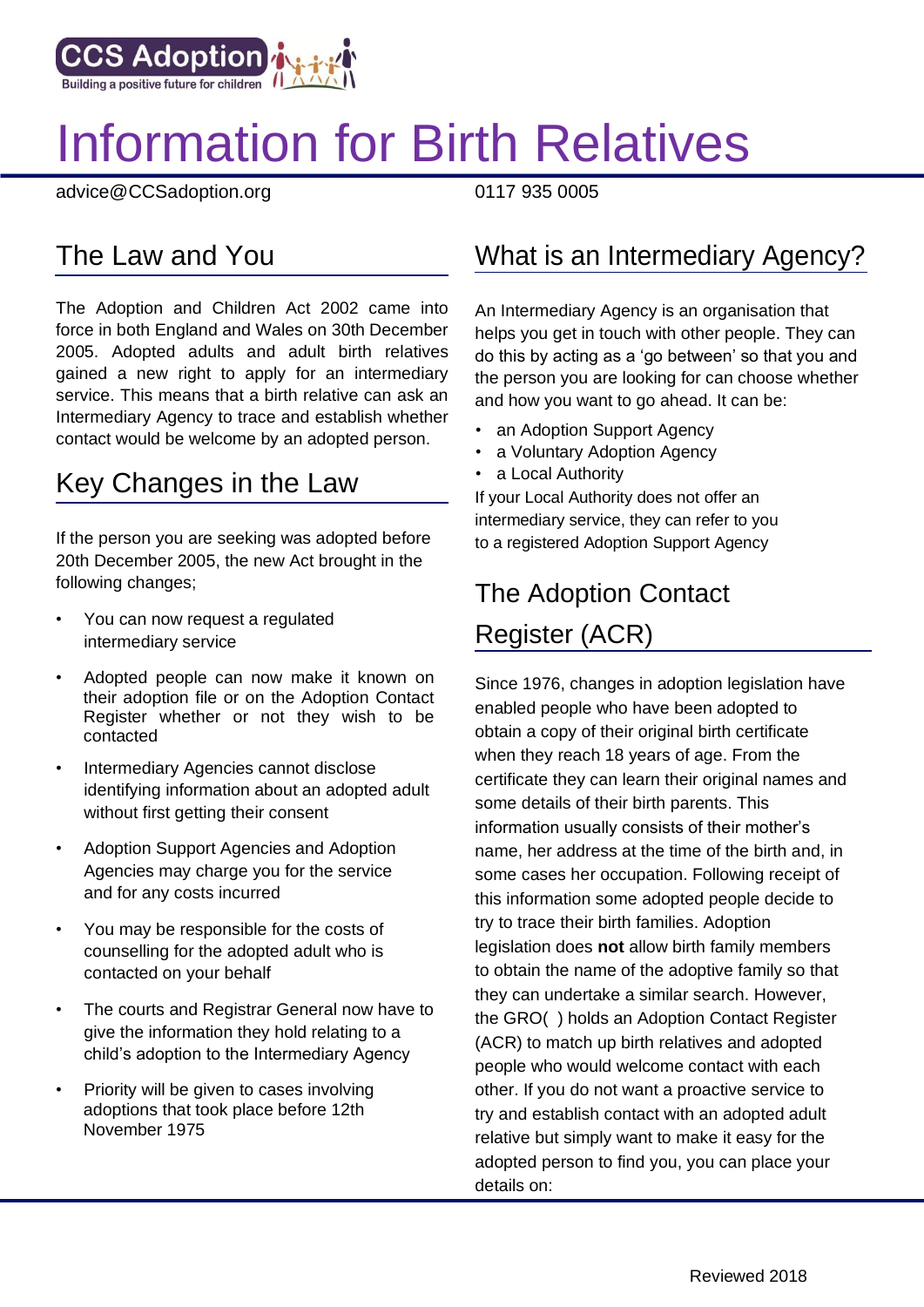- The Adoption Contact Register (ACR) held by the Registrar General and/or on
- The adoption file of your relative

#### Adoption Contact Register in **Southport** \_\_\_\_\_\_\_\_\_\_\_\_\_\_\_\_\_\_\_\_\_\_\_\_\_\_\_\_\_\_\_\_\_\_\_\_

You need to write to the Registrar General and obtain a form ACR 108, which you will need to complete, as well as providing certificates proving your relationship to the adopted adult.

The full address is: General Register Office Certificate Services **Section** PO BOX 2 **Southport** Merseyside

Alternatively, you can download the form from www.direct.gov.uk (type ACR 108 in the search box). There is a fee to register as a birth relative.

PR8 2JD

#### **Counselling**

The Adoption and Children Act 2002 came into force in both England and Wales on 30th December 2005. The Act provides clear pathways for both adopted people and birth relatives to seek certain information about the adoption and people involved. In the Act there is a provision for people involved in the adoption to receive counselling. This is to support them during the process of sharing or receiving information.

If you are a birth relative and are seeking information about an adopted person you may be responsible for the costs of your own counselling and possibly the costs of the adopted person. Where you are responsible for the costs of another person's counselling you will be given full information about this.